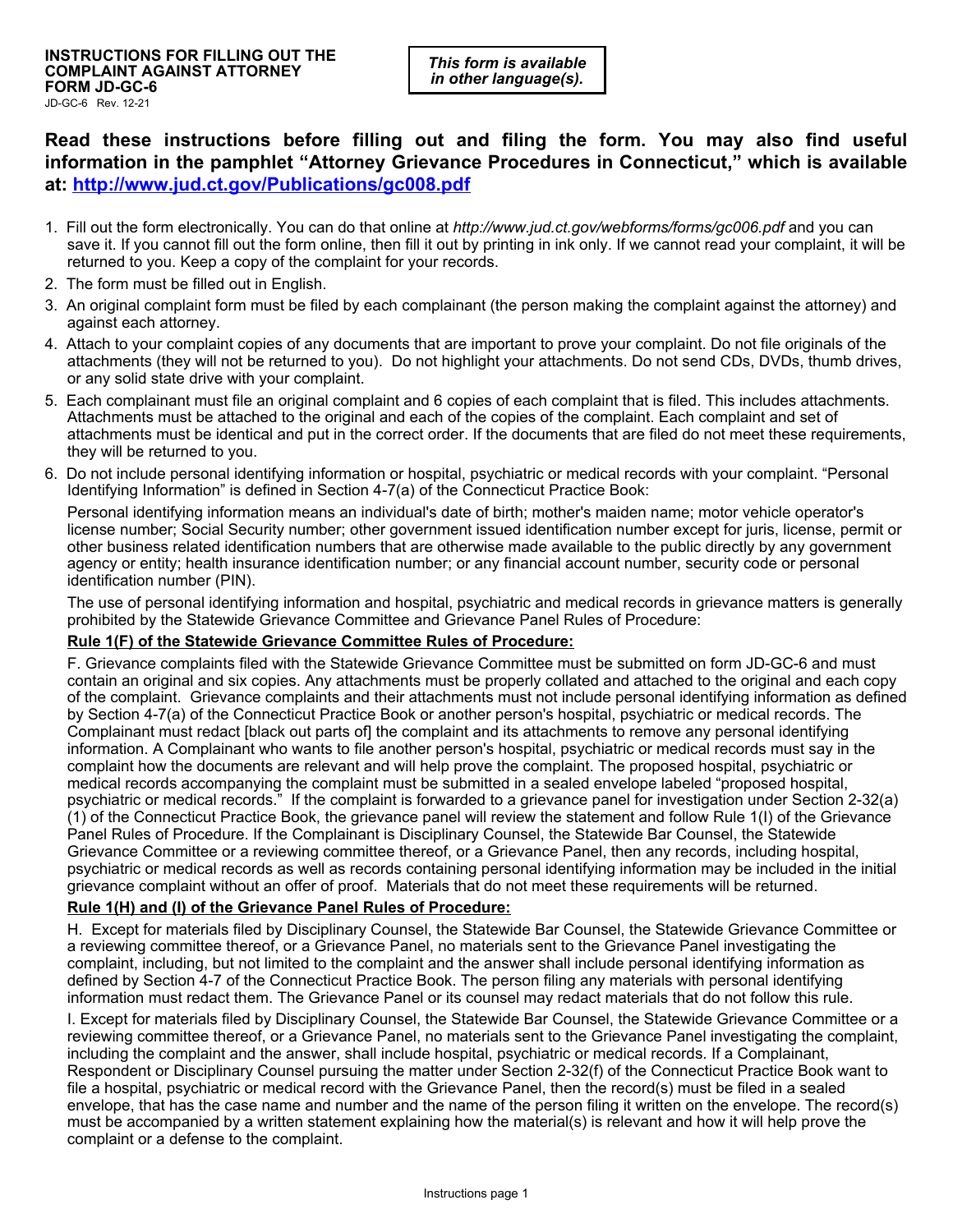(1) The Grievance Panel and its counsel will determine whether the written statement of the person who filed the hospital, psychiatric or medical record(s) establishes that the material(s) is relevant and will help prove the complaint or a defense to the complaint. If the written statement does not demonstrate why the hospital, psychiatric or medical record(s) is relevant and how it will help prove the complaint or a defense to the complaint, the record(s) will be returned to the person who filed them, and no copy will be kept as part of the Grievance Panel's record.

(2) If the written statement establishes that the hospital, psychiatric or medical record(s) is relevant and will help prove the complaint or a defense to the complaint, then the Grievance Panel will review the record(s) with its counsel in private. If upon review of the record, the Grievance Panel determines that the record(s) is not relevant despite the written statement of the person filing it, then the record(s) will be retuned and no copy will be kept as part of the Grievance Panel's record.

(3) If after reviewing the record(s) in accordance with subsection (2), the Grievance Panel determines that the that the record(s) is relevant but more harmful or prejudicial than helpful in proving the complaint or a defense to the complaint, then the record(s) will be returned to the person who filed them, and no copy of it will be kept as part of the Grievance Panel's record. If the Grievance Panel decides that the record(s) is relevant and that it is more helpful in proving the complaint or a defense to the complaint than harmful or prejudicial, then it will become a part of the Grievance Panel record and Grievance Counsel will give a copy of it to the other participants.

Nothing in this rule prevents a Complainant, Respondent, Disciplinary Counsel or a witness from raising an objection to the use of any hospital, psychiatric or medical record.

- 7. In answering question 2 on the complaint form, give the name of the attorney, not a law firm who you are making the complaint against. It will help us identify the attorney named in your complaint if you give us the attorney's juris (bar identification) number. You can find an attorney's juris number at the Judicial Branch website at: *http://www.jud.ct.gov* under Attorneys.
- 8. In answering question 5 on the complaint form, you can look up a civil or family matter at: *http://civilinquiry.jud.ct.gov/*. You can look up a criminal matter at: *http://www.jud.ct.gov/crim.htm*.
- 9. If you answer "Yes" to question 8 on the complaint form, attach all bills and requests for payment from the attorney and proof of the amount you have paid. Be sure to attach to the complaint a copy of any fee agreement that you had with the attorney.
- 10. Remember to sign your complaint in blue ink. Unsigned complaints will be returned to you. The complaint must be signed by the Complainant or the Complainant's legal representative (for example: attorneys and those with powers of attorney). If a complaint is signed by a legal representative, attach proof of that representation to the complaint (for example: a letter of representation or signed power of attorney). Grievance Counsel do not have to provide proof of representation when filing complaints on behalf of Grievance Panels. If a complaint is filed by a parent or legal guardian on behalf of a minor child, the person named as the Complainant should be the parent or legal guardian and the complaint should be signed by the parent or legal guardian.
- 11. Copying and filing the complaint. If you downloaded and filled out the complaint form online, then copy the complaint and attachments only (not the instructions) 6 times. If you filled out the complaint form by hand, remove the complaint from the instructions along the perforated edge, then copy all sides of the complaint and attachments only (not the instructions) 6 times. Mail the original complaint and 6 copies to: Statewide Bar Counsel, Statewide Grievance Committee, 287 Main Street, 2nd Floor, Suite 2, East Hartford, CT 06118-1885.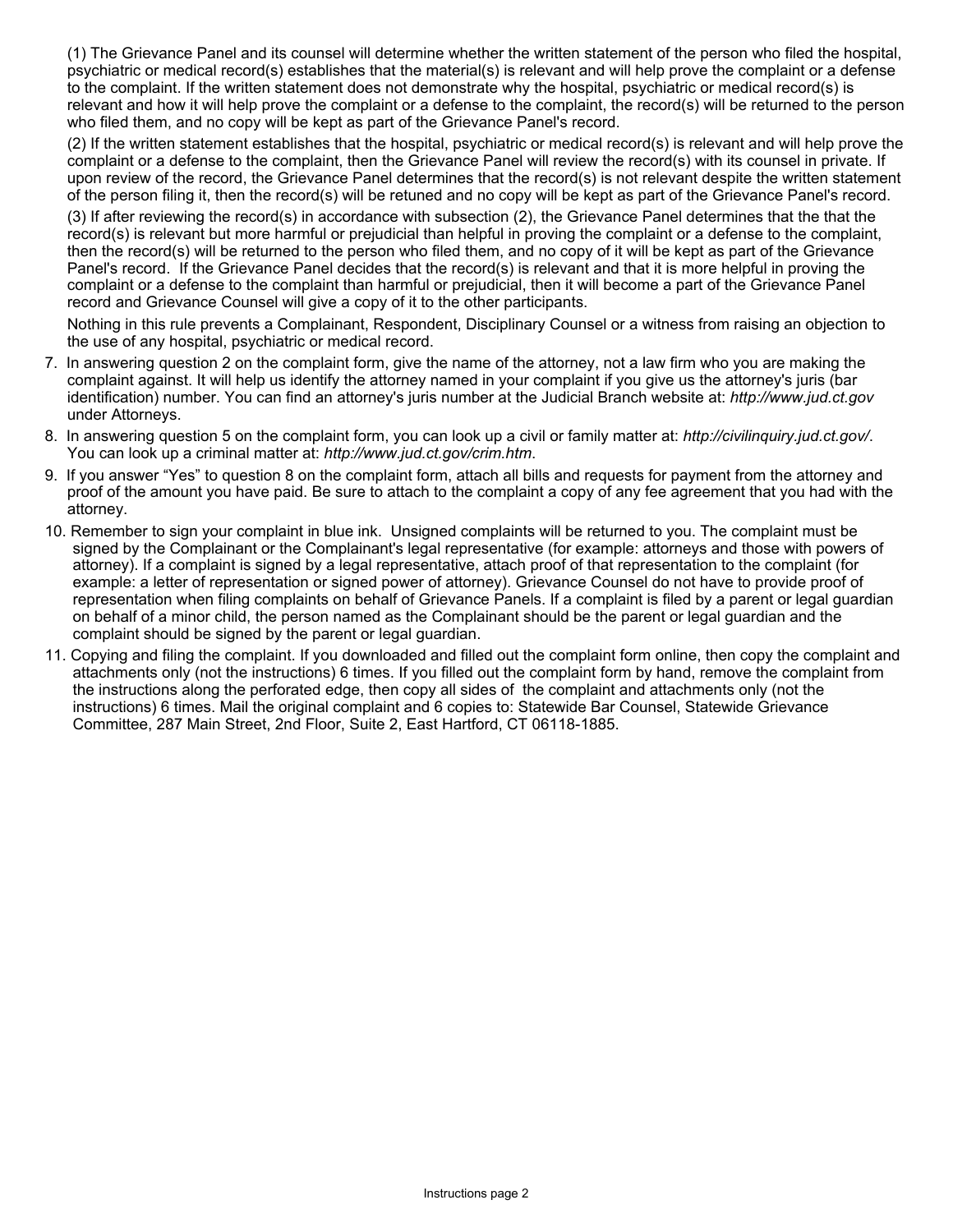*This form is available in other language(s).*

**For information on ADA accommodations, contact a court clerk or go to:**  *www.jud.ct.gov/ADA.*

STATE OF CONNECTICUT **SUPERIOR COURT**  *www.jud.ct.gov*



*After filling out this complaint, mail the original and 6 copies of it to:* 

Statewide Bar Counsel Statewide Grievance Committee 287 Main Street, 2nd Floor, Suite 2 East Hartford, CT 06118-1885

**Read the** *Instructions* **for this complaint before filling it out. Complaints that are not filled out correctly will be returned to you.**

**1. Complainant's (person making complaint against attorney) Information.** *A separate complaint form must be filled out for each Complainant.*

| Name (First, Middle, Last)               |                          |  |  |
|------------------------------------------|--------------------------|--|--|
| $Mrs. \Box Ms.$<br>$\Box$ Mr.<br>(Other) |                          |  |  |
| Address                                  |                          |  |  |
|                                          |                          |  |  |
|                                          |                          |  |  |
| Telephone number                         | Email address (optional) |  |  |
|                                          |                          |  |  |

**2. Information about the attorney you are making a complaint against. Do not name a law firm.** *A separate complaint form must be filled out for each attorney you are complaining about.*

| Address                                                                                                                                                                 |                                                                                                                                                                                 |  |  |  |  |  |
|-------------------------------------------------------------------------------------------------------------------------------------------------------------------------|---------------------------------------------------------------------------------------------------------------------------------------------------------------------------------|--|--|--|--|--|
| Telephone number                                                                                                                                                        | Attorney's juris number (if known)<br>Email address (if known)                                                                                                                  |  |  |  |  |  |
| Explain how you are connected to the attorney.                                                                                                                          |                                                                                                                                                                                 |  |  |  |  |  |
|                                                                                                                                                                         | to<br>I hired/retained the attorney. Dates of representation:                                                                                                                   |  |  |  |  |  |
|                                                                                                                                                                         | The court appointed the attorney to represent me. Date attorney was appointed by the court:                                                                                     |  |  |  |  |  |
| The court appointed the attorney to represent my children. Date attorney was appointed by the court:<br>The attorney represented the other side against me in a matter. |                                                                                                                                                                                 |  |  |  |  |  |
|                                                                                                                                                                         |                                                                                                                                                                                 |  |  |  |  |  |
|                                                                                                                                                                         |                                                                                                                                                                                 |  |  |  |  |  |
|                                                                                                                                                                         | Have you ever filed a complaint against this attorney with the Statewide Grievance Committee?<br>Yes. Give the name and grievance number of each complaint that you have filed: |  |  |  |  |  |
| No                                                                                                                                                                      |                                                                                                                                                                                 |  |  |  |  |  |
|                                                                                                                                                                         | Information if your complaint is about the attorney's conduct in a lawsuit or a criminal case.                                                                                  |  |  |  |  |  |
| Name of lawsuit or criminal case                                                                                                                                        | Docket number                                                                                                                                                                   |  |  |  |  |  |
| Courthouse location                                                                                                                                                     | Your connection to the lawsuit or criminal case (for example: plaintiff, defendant, witness)                                                                                    |  |  |  |  |  |
|                                                                                                                                                                         | Do Not Write in This Area - For Statewide Bar Counsel Use Only                                                                                                                  |  |  |  |  |  |
| File Date:                                                                                                                                                              |                                                                                                                                                                                 |  |  |  |  |  |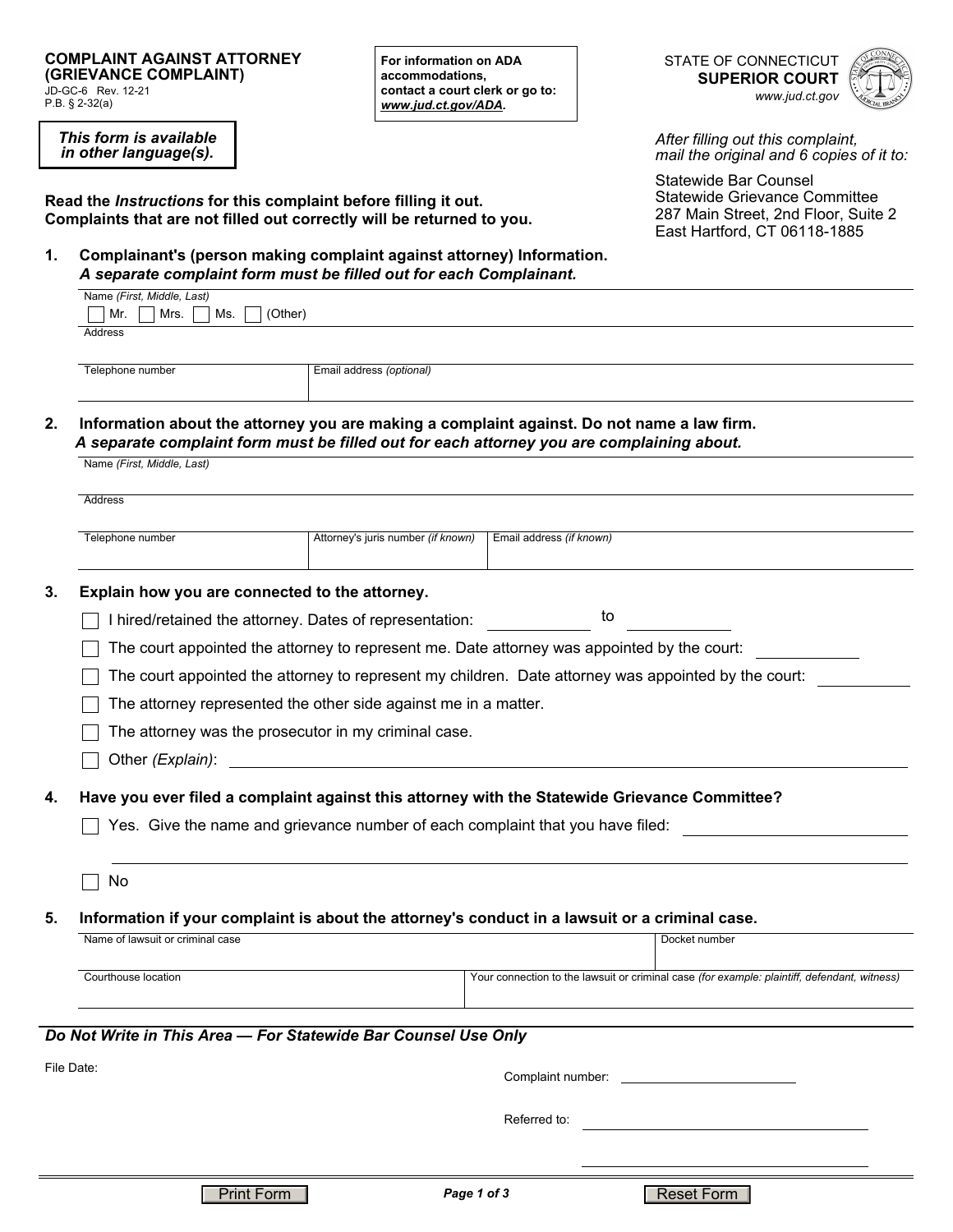| Criminal law<br>Family law/Divorce<br>Personal injury/Wrongful death/Malpractice<br>Personal real estate matter<br>Estate planning/Elder law/Probate<br>Business or corporate matter<br>Workers' compensation<br>General civil claims<br>Immigration matter<br>Arbitration or mediation<br><b>Collection matter</b><br>Other (Explain):<br>Type of complaint. Select all that apply. You must still explain your complaint in detail in question 10.<br>Neglect, diligence or competence issues<br>Misused funds or other property<br>Charged too high a fee<br>Did not safeguard money or property<br>Did not return records<br>Confidentiality issues<br>Conflict of interest<br>Fraud or misrepresentation issues<br><b>Communication issues</b><br>Did not obey a court order<br>Improper withdrawal<br>Did not pay a judgment<br>Harassment<br>Other (Explain):<br>Have you paid the attorney any legal fees for the matter complained about or has any other person paid the<br>attorney any legal fees for the matter for you?<br>Yes. Amount the attorney charged you:<br>Amount paid to the attorney by you or by another person for you:<br>The matter involved a contingency fee that has not been paid.<br>No.<br>Attach a copy of the fee agreement to this complaint.<br>Give a list of all witnesses that have information about your complaint. Attach additional sheets if necessary.<br>Name (First, Middle, Last)<br>Telephone number | 6. | Type of legal work done by the attorney in the matter that led to this complaint. Select all that apply. |  |  |  |  |  |  |  |
|----------------------------------------------------------------------------------------------------------------------------------------------------------------------------------------------------------------------------------------------------------------------------------------------------------------------------------------------------------------------------------------------------------------------------------------------------------------------------------------------------------------------------------------------------------------------------------------------------------------------------------------------------------------------------------------------------------------------------------------------------------------------------------------------------------------------------------------------------------------------------------------------------------------------------------------------------------------------------------------------------------------------------------------------------------------------------------------------------------------------------------------------------------------------------------------------------------------------------------------------------------------------------------------------------------------------------------------------------------------------------------------------------------------------------------------------------------|----|----------------------------------------------------------------------------------------------------------|--|--|--|--|--|--|--|
|                                                                                                                                                                                                                                                                                                                                                                                                                                                                                                                                                                                                                                                                                                                                                                                                                                                                                                                                                                                                                                                                                                                                                                                                                                                                                                                                                                                                                                                          |    |                                                                                                          |  |  |  |  |  |  |  |
|                                                                                                                                                                                                                                                                                                                                                                                                                                                                                                                                                                                                                                                                                                                                                                                                                                                                                                                                                                                                                                                                                                                                                                                                                                                                                                                                                                                                                                                          |    |                                                                                                          |  |  |  |  |  |  |  |
| 7.                                                                                                                                                                                                                                                                                                                                                                                                                                                                                                                                                                                                                                                                                                                                                                                                                                                                                                                                                                                                                                                                                                                                                                                                                                                                                                                                                                                                                                                       |    |                                                                                                          |  |  |  |  |  |  |  |
|                                                                                                                                                                                                                                                                                                                                                                                                                                                                                                                                                                                                                                                                                                                                                                                                                                                                                                                                                                                                                                                                                                                                                                                                                                                                                                                                                                                                                                                          |    |                                                                                                          |  |  |  |  |  |  |  |
|                                                                                                                                                                                                                                                                                                                                                                                                                                                                                                                                                                                                                                                                                                                                                                                                                                                                                                                                                                                                                                                                                                                                                                                                                                                                                                                                                                                                                                                          |    |                                                                                                          |  |  |  |  |  |  |  |
|                                                                                                                                                                                                                                                                                                                                                                                                                                                                                                                                                                                                                                                                                                                                                                                                                                                                                                                                                                                                                                                                                                                                                                                                                                                                                                                                                                                                                                                          |    |                                                                                                          |  |  |  |  |  |  |  |
|                                                                                                                                                                                                                                                                                                                                                                                                                                                                                                                                                                                                                                                                                                                                                                                                                                                                                                                                                                                                                                                                                                                                                                                                                                                                                                                                                                                                                                                          |    |                                                                                                          |  |  |  |  |  |  |  |
|                                                                                                                                                                                                                                                                                                                                                                                                                                                                                                                                                                                                                                                                                                                                                                                                                                                                                                                                                                                                                                                                                                                                                                                                                                                                                                                                                                                                                                                          |    |                                                                                                          |  |  |  |  |  |  |  |
| 8.<br>9.                                                                                                                                                                                                                                                                                                                                                                                                                                                                                                                                                                                                                                                                                                                                                                                                                                                                                                                                                                                                                                                                                                                                                                                                                                                                                                                                                                                                                                                 |    |                                                                                                          |  |  |  |  |  |  |  |
|                                                                                                                                                                                                                                                                                                                                                                                                                                                                                                                                                                                                                                                                                                                                                                                                                                                                                                                                                                                                                                                                                                                                                                                                                                                                                                                                                                                                                                                          |    |                                                                                                          |  |  |  |  |  |  |  |
|                                                                                                                                                                                                                                                                                                                                                                                                                                                                                                                                                                                                                                                                                                                                                                                                                                                                                                                                                                                                                                                                                                                                                                                                                                                                                                                                                                                                                                                          |    |                                                                                                          |  |  |  |  |  |  |  |
|                                                                                                                                                                                                                                                                                                                                                                                                                                                                                                                                                                                                                                                                                                                                                                                                                                                                                                                                                                                                                                                                                                                                                                                                                                                                                                                                                                                                                                                          |    |                                                                                                          |  |  |  |  |  |  |  |
|                                                                                                                                                                                                                                                                                                                                                                                                                                                                                                                                                                                                                                                                                                                                                                                                                                                                                                                                                                                                                                                                                                                                                                                                                                                                                                                                                                                                                                                          |    |                                                                                                          |  |  |  |  |  |  |  |
|                                                                                                                                                                                                                                                                                                                                                                                                                                                                                                                                                                                                                                                                                                                                                                                                                                                                                                                                                                                                                                                                                                                                                                                                                                                                                                                                                                                                                                                          |    |                                                                                                          |  |  |  |  |  |  |  |
|                                                                                                                                                                                                                                                                                                                                                                                                                                                                                                                                                                                                                                                                                                                                                                                                                                                                                                                                                                                                                                                                                                                                                                                                                                                                                                                                                                                                                                                          |    |                                                                                                          |  |  |  |  |  |  |  |
|                                                                                                                                                                                                                                                                                                                                                                                                                                                                                                                                                                                                                                                                                                                                                                                                                                                                                                                                                                                                                                                                                                                                                                                                                                                                                                                                                                                                                                                          |    |                                                                                                          |  |  |  |  |  |  |  |
|                                                                                                                                                                                                                                                                                                                                                                                                                                                                                                                                                                                                                                                                                                                                                                                                                                                                                                                                                                                                                                                                                                                                                                                                                                                                                                                                                                                                                                                          |    |                                                                                                          |  |  |  |  |  |  |  |
|                                                                                                                                                                                                                                                                                                                                                                                                                                                                                                                                                                                                                                                                                                                                                                                                                                                                                                                                                                                                                                                                                                                                                                                                                                                                                                                                                                                                                                                          |    |                                                                                                          |  |  |  |  |  |  |  |
|                                                                                                                                                                                                                                                                                                                                                                                                                                                                                                                                                                                                                                                                                                                                                                                                                                                                                                                                                                                                                                                                                                                                                                                                                                                                                                                                                                                                                                                          |    |                                                                                                          |  |  |  |  |  |  |  |
|                                                                                                                                                                                                                                                                                                                                                                                                                                                                                                                                                                                                                                                                                                                                                                                                                                                                                                                                                                                                                                                                                                                                                                                                                                                                                                                                                                                                                                                          |    |                                                                                                          |  |  |  |  |  |  |  |
|                                                                                                                                                                                                                                                                                                                                                                                                                                                                                                                                                                                                                                                                                                                                                                                                                                                                                                                                                                                                                                                                                                                                                                                                                                                                                                                                                                                                                                                          |    |                                                                                                          |  |  |  |  |  |  |  |

| Address                    |                  |
|----------------------------|------------------|
|                            |                  |
| Name (First, Middle, Last) | Telephone number |
|                            |                  |
| Address                    |                  |
|                            |                  |
| Name (First, Middle, Last) | Telephone number |
|                            |                  |
| Address                    |                  |